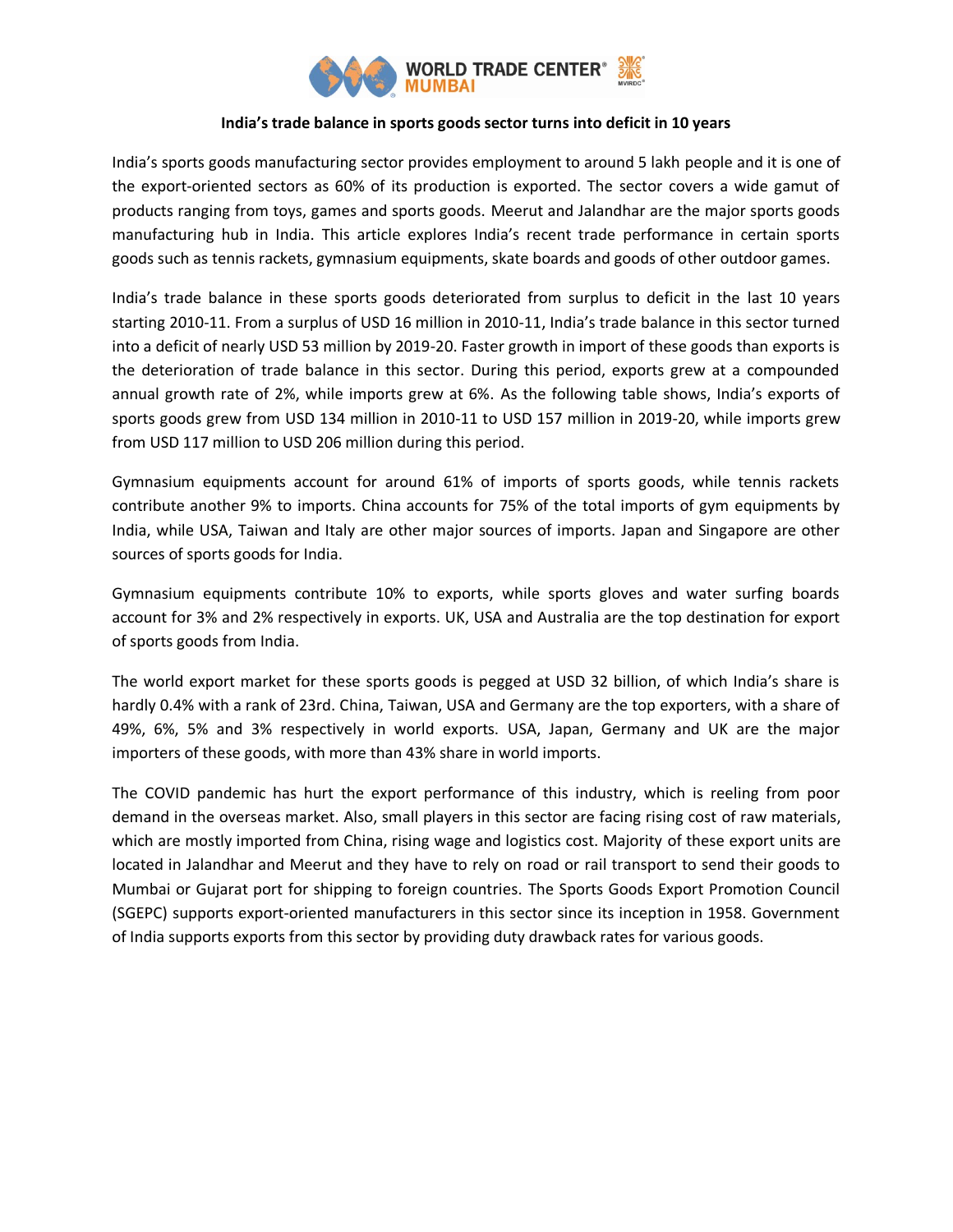

|                 | India's Foreign Trade in select sports goods (fig. in USD million) |               |        |                      |               |          |                      |
|-----------------|--------------------------------------------------------------------|---------------|--------|----------------------|---------------|----------|----------------------|
|                 |                                                                    | 2019-20       |        |                      | 2010-11       |          |                      |
| <b>HS Codes</b> | <b>Goods</b>                                                       | <b>Export</b> | Import | <b>Trade balance</b> | <b>Export</b> | Import   | <b>Trade balance</b> |
|                 | 420321 Sports gloves etc.                                          | 5.3           | 0.78   | 4.52                 | 15.85         | 0.34     | 15.51                |
|                 | 950611 Snow-ski equipment                                          | 0.05          | 0.03   | 0.02                 | 0.08          | 0.02     | 0.06                 |
|                 | 950612 Snow-ski equipment                                          | 0             | 0.01   | $-0.01$              | 0.15          | 0.06     | 0.09                 |
|                 | 950619 Snow-ski equipment                                          | 0.45          | 0.12   | 0.33                 | 0.97          | 0.31     | 0.66                 |
|                 | 950621 Water skis/surf boards etc                                  | 0.01          | 0.01   | 0                    | 0             | $\Omega$ | 0                    |
|                 | 950629 Water skis/surf boards etc                                  | 3.13          | 3.8    | $-0.67$              | 3.07          | 0.97     | 2.1                  |
|                 | 950631 Golf equipment                                              | 0.02          | 2.18   | $-2.16$              | 0.04          | 1.99     | $-1.95$              |
|                 | 950632 Golf equipment                                              | 0.13          | 1.77   | $-1.64$              | 1.05          | 0.66     | 0.39                 |
|                 | 950639 Golf equipment                                              | 0.19          | 0.74   | $-0.55$              | 0.64          | 0.76     | $-0.12$              |
|                 | 950640 Miscellaneous Sports goods                                  | 4.8           | 2.21   | 2.59                 | 0.11          | 1.41     | $-1.3$               |
|                 | 950651 Tennis/etc rackets                                          | 0.09          | 2.55   | $-2.46$              | 0.01          | 1.83     | $-1.82$              |
|                 | 950659 Tennis/etc rackets                                          | 1.07          | 18.03  | $-16.96$             | 0.1           | 7.1      | $-7$                 |
|                 | 950661 Miscellaneous Sports goods                                  | 0.5           | 3.54   | $-3.04$              | 0.23          | 1.41     | $-1.18$              |
|                 | 950662 Miscellaneous Sports goods                                  | 16.04         | 5.16   | 10.88                | 26.49         | 3.53     | 22.96                |
|                 | 950669 Miscellaneous Sports goods                                  | 20.78         | 3.99   | 16.79                | 22.37         | 3.08     | 19.29                |
|                 | 950670 Ice/roller skates                                           | 0.27          | 3.53   | $-3.26$              | 0.01          | 0.72     | -0.71                |
|                 | 950691 Gymnasium/etc equipment                                     | 15.91         | 126.77 | $-110.86$            | 7.8           | 49.16    | $-41.36$             |
|                 | 950699 Miscellaneous Sports goods                                  | 89.22         | 31.14  | 58.08                | 55.38         | 44.45    | 10.93                |
|                 | <b>Total</b>                                                       | 157.96        | 206.36 | $-52.92$             | 134.35        | 117.8    | 16.55                |
|                 | Source: Ministry of Commerce, Gol, Compiled by MVIRDC              |               |        |                      |               |          |                      |

## **Notifications**

## **PIB**

Minister launches bamboo market page on Govt e-marketplace

<https://pib.gov.in/PressReleseDetail.aspx?PRID=1724238>

Exports grow 7.9% in May 2021 from May 2019

<https://pib.gov.in/PressReleseDetail.aspx?PRID=1724012>

Marine product exports falls 10.8% in FY21

<https://pib.gov.in/PressReleseDetail.aspx?PRID=1724011>

Government announces Guidelines for PLI Scheme for telecom equipments

<https://pib.gov.in/PressReleseDetail.aspx?PRID=1724121>

Government forms Expert Group on Fixation of Minimum Wages

<https://pib.gov.in/PressReleseDetail.aspx?PRID=1723987>